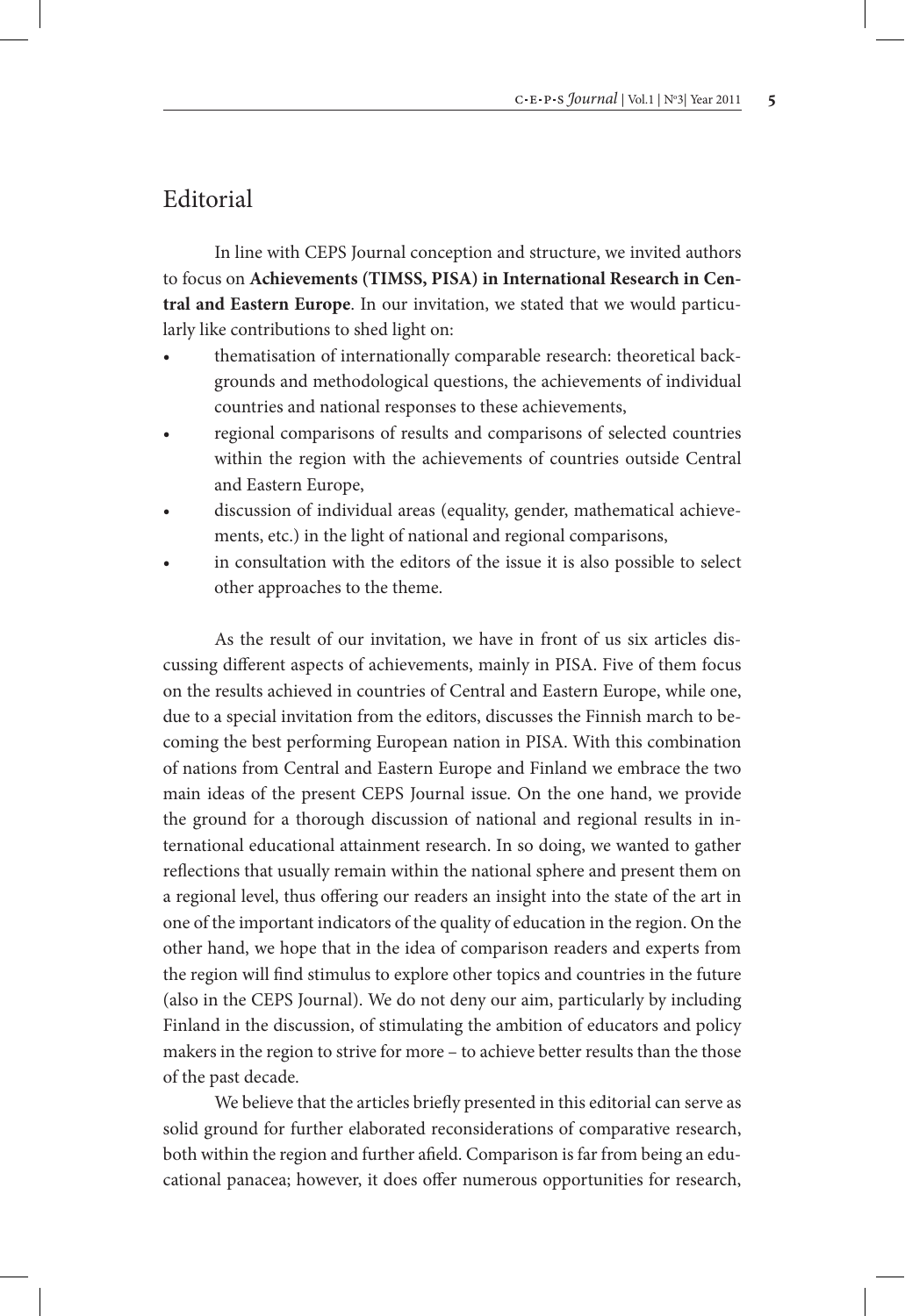insight and reflection about more just and efficient education in the present and future.

Six articles in the **Focus** start with the paper discussing *Regional Educational Performance Patterns in Europe.* Péter Radó (an expert from Hungary) presents European educational performance profiles, claiming their relevance for education policy. Analysing PISA results within the conceptual frameworks of participation, quality of learning outcomes and equity of learning outcomes, the author proposes three European performance patterns: "the compensative education systems of North and Northwest Europe, the selective education systems of Central Europe and the attritional education systems of Southeast Europe." On such a background, he provides an outline of major trends within the Central and Southeast Europe regions, offering reflections on the possible alignment of education policies in order to better fit the distinct context of the two regions, and proposing a conceptual framework for further comparative research of regional patterns in education.

In their article *Immigrant Students' Achievements in Croatia, Serbia and Slovenia in Context*, Iztok Šori, Nika Šušterič and Slavko Gaber claim that achievement gaps between immigrant and native students indicate a failure to assure educational equity. Data demonstrate such a failure in the majority of countries assessed by the Programme for International Student Assessment in 2009 (PISA 2009). The authors discuss the reasons for the obvious inequity in education across OECD countries and other PISA countries and reflect upon how to succeed in addressing the migrant-native student attainment gap. While it may appear that in Europe the line of division matches that of old and new democracies, the authors demonstrate that such an explanation is not valid. During further contextualisation of the achievement results, the analysis also seeks explanations beyond the common education system explanatory model. The article focuses particularly on results from Croatia, Serbia and Slovenia, demonstrating the importance of language distance between native and immigrant environments and identifying immigration regimes as important factors in creating the achievement difference between native and immigrant students. Evidence shows that immigrant students score worse in countries with guest worker immigration than in countries with the large scale forced immigration of people of the same ethnic (linguistic) origin.

In their paper *The Big Improvement in PISA 2009 Reading Achievements in Serbia: Improvement of the Quality of Education or Something Else*, Dragica Pavlović Babić and Aleksandar Baucal discuss reading literacy among Serbian 15-year-olds by making a comparison with other selected countries and their scores in the 2006 and 2009 PISA studies. They also provide a detailed analysis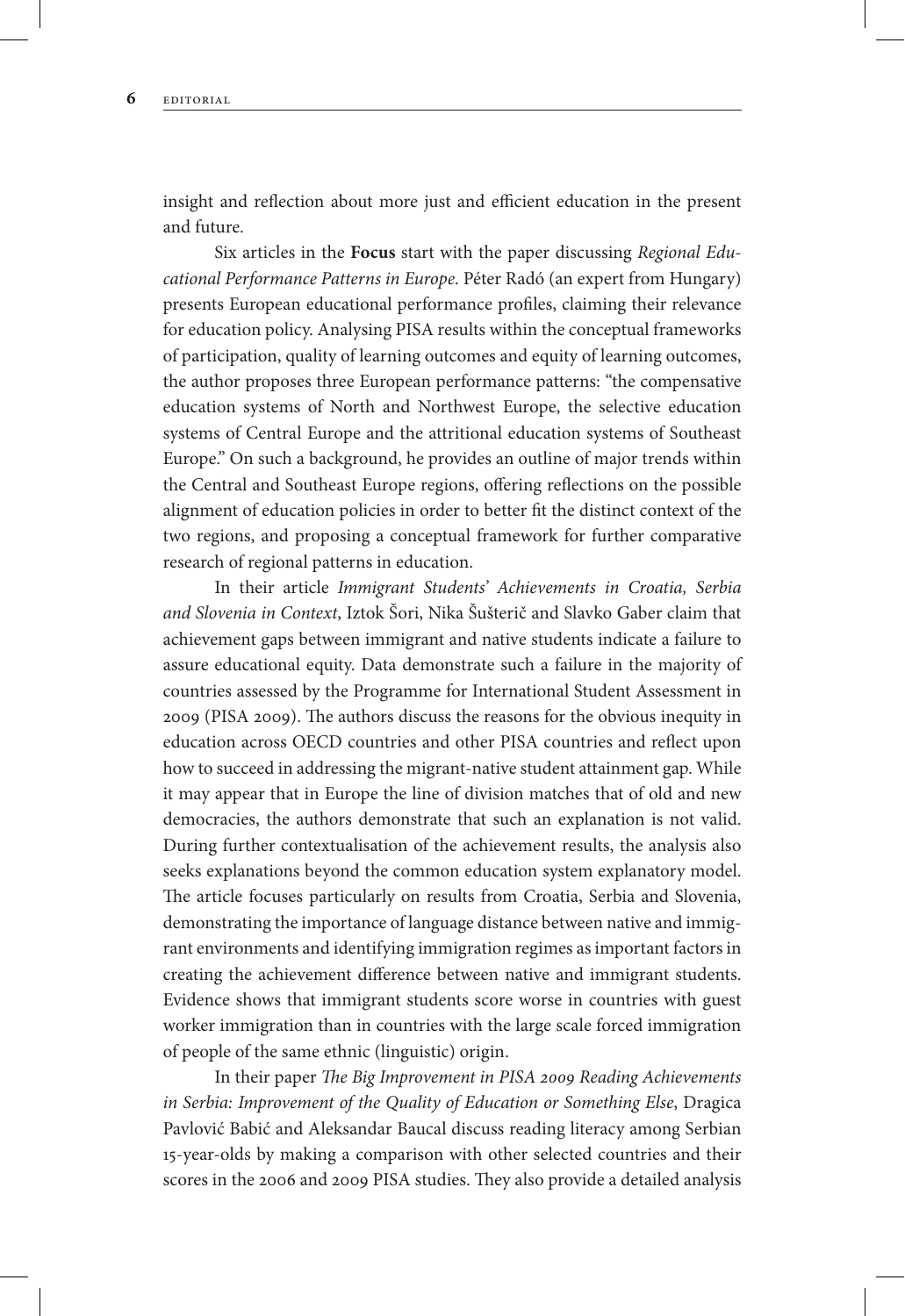of the 15-year-olds' reading scores in terms of the share of students who attain individual levels of reading literacy by reading profile or individual reading aspects, and by the form of the text read. The authors observe progress in reading literacy among 15-year-olds in Serbia when comparing their scores in the 2006 and 2009 PISA studies. They identify the main reason for this in the decrease in the share of poor readers (i.e., readers who do not reach Level 2); in addition, they critically establish that it is easier to achieve progress among poor readers than among good readers or those who reach the highest reading levels (i.e., Levels 5 and 6). In fact, the PISA 2009 results do not confirm such an upward shift. Serbian secondary school students are also relatively more successful in identifying and selecting information in texts than in reflecting on and evaluating the texts read. Based on the findings obtained, the authors conclude that the reading progress of Serbian secondary school students depends primarily on the general social context, and less on changes in schools. In the future, it will be necessary to introduce modern teaching and learning methods in schools, such as active learning and research-based learning, which the authors believe would contribute to children's general cognitive development and to a greater transfer in competence learning, thus providing more opportunities for the more complete reading comprehension of texts (including more demanding texts) at higher levels.

Saša Milić's paper "*Montenegro in the PISA Study*" is a detailed analysis of the reading scores of Montenegrin secondary school students in the 2009 PISA study. The author observes that in 2009 the 15-year-olds' scores in all three assessment areas were somewhat lower than in 2006. He finds that the scores were significantly lower than the OECD average, and that 15-year-olds in all of the EU countries included performed better than the Montenegrin students. The reading literacy results are especially alarming because the decrease among the Montenegrin students is the greatest in relative terms, and due to the fact that reading literacy is a particularly important factor in academic performance. The analysis of factors influencing students' reading scores shows great differences among Montenegrin 15-year-olds in terms of whether they enjoy reading or not, the time they dedicate to reading, their awareness of the importance of developing effective reading strategies, as well as family environmental factors, such as parental education, the number of books in the home, cultural capital, the students' immigration status, and the age at which they first started attending preschool. Based on the findings obtained, the author analyses the potential reasons for the poor reading scores of Montenegrin students in greater detail. He highlights the fact that the 2009 PISA scores cannot provide a general quality assessment of the school reform that was introduced in Montenegro in 2001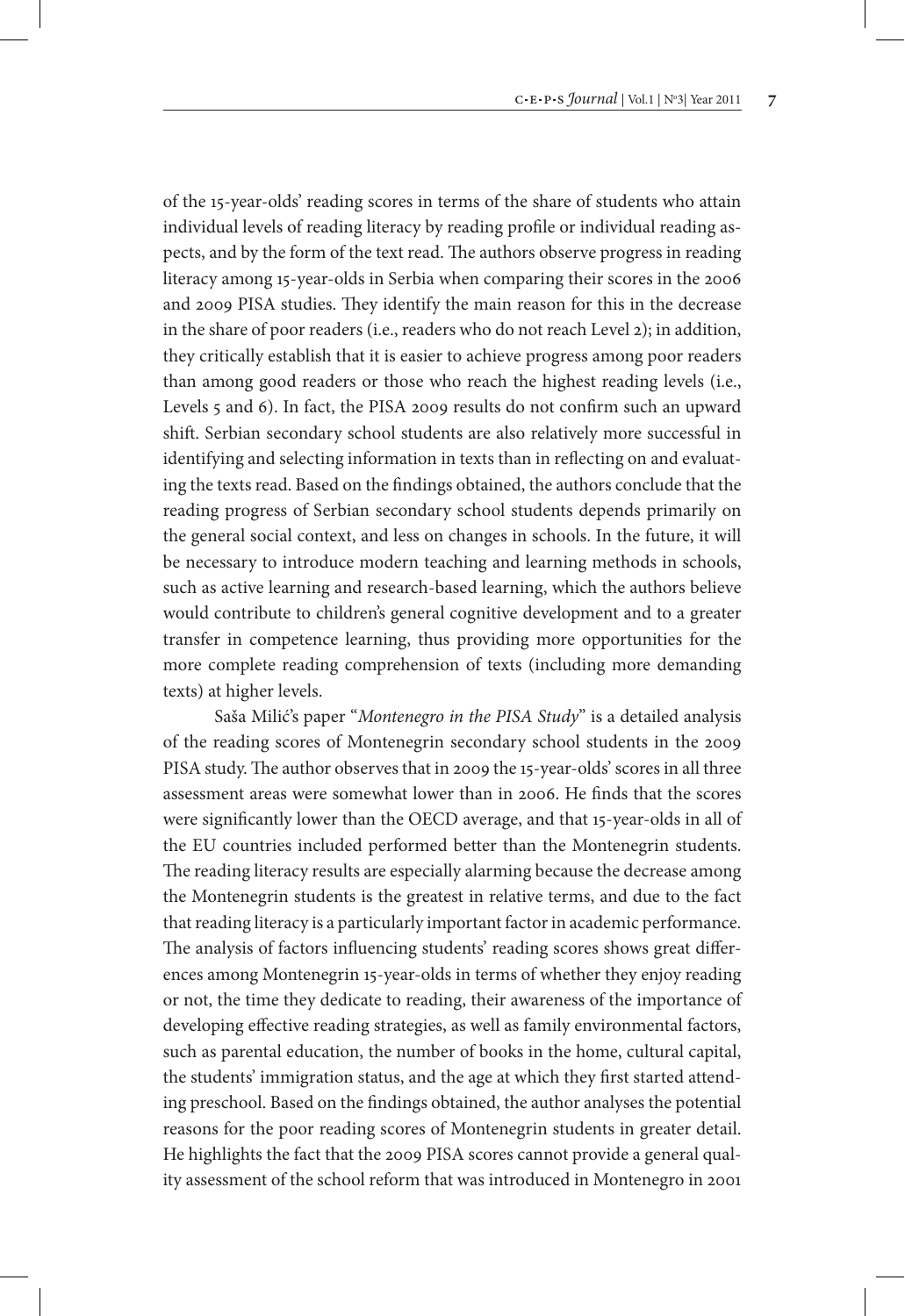and gradually implemented in schools from 2004/5 to 2006/7, because he believes this involves several subtle factors that must be identified and changed in order to provide a higher quality of knowledge in schools. Among the critical factors, he especially emphasises the insufficient quality of teacher education, especially in connection with process-target planning, grading that only exceptionally includes standardised tests, the inclusion of children with special needs despite inadequate professional support provided to schools, a professionally unsuitable strategy for teaching gifted children, and low shares of children attending preschool (in both the 1-3 and 3-6 age groups).

In his article entitled *A Case Study of Albania's Participation in PISA 2009*, Alfons Harizaj, an expert from Albania, presents Albania's results in PISA 2009. One of the main theses of the paper is that Albania made a significant step forward, in particular in the reading results of their students. To demonstrate his claim, the author compares the results of the Albanian students in 2009 with the results in 2000, when Albania also took part in PISA with the focus on reading. In the intervening period, major educational reforms were undertaken in Albania, and the author implicitly attributes the better results to the respective reforms. In the paper, the Albanian results are also compared with those of other countries participating in PISA, and with the results of other countries from the Albanian region. Finally, the author claims that the results give "a real view of the situation; they show us how effective the progress and our education policies are".

In his paper *PISA in Finland: An Educational miracle or an obstacle to change?* Pasi Sahlberg, an expert from Finland, discusses the role and impact of PISA results in Finland. The article starts by delineating PISA and TIMSS assessment. At the core of the paper is reflection on the ways in which education reforms since the 1970s have led to the Finnish PISA success. While praising PISA for its comparative insights into education, the author points out that, at least for Finland, PISA has slowed down the process of the continuous renewal of their education system. His conclusion is that "policy makers and media need to make better use of the rich data that have been collected, together with information about students' academic performance".

In the present edition, the **Varia** section of the CEPS Journal offers an article that focuses on teachers' emotional expression in the classroom. In the article, entitled *Teachers' Emotional Expression in Interaction with Students of Different Ages*, three Slovenian experts, Simona Prosen, Helena Smrtnik Vitulić and Olga Poljšak Škraban, present research in which teachers' emotions were observed by students of primary education during their practical work experience. The researchers' purpose was to establish which emotions were expressed